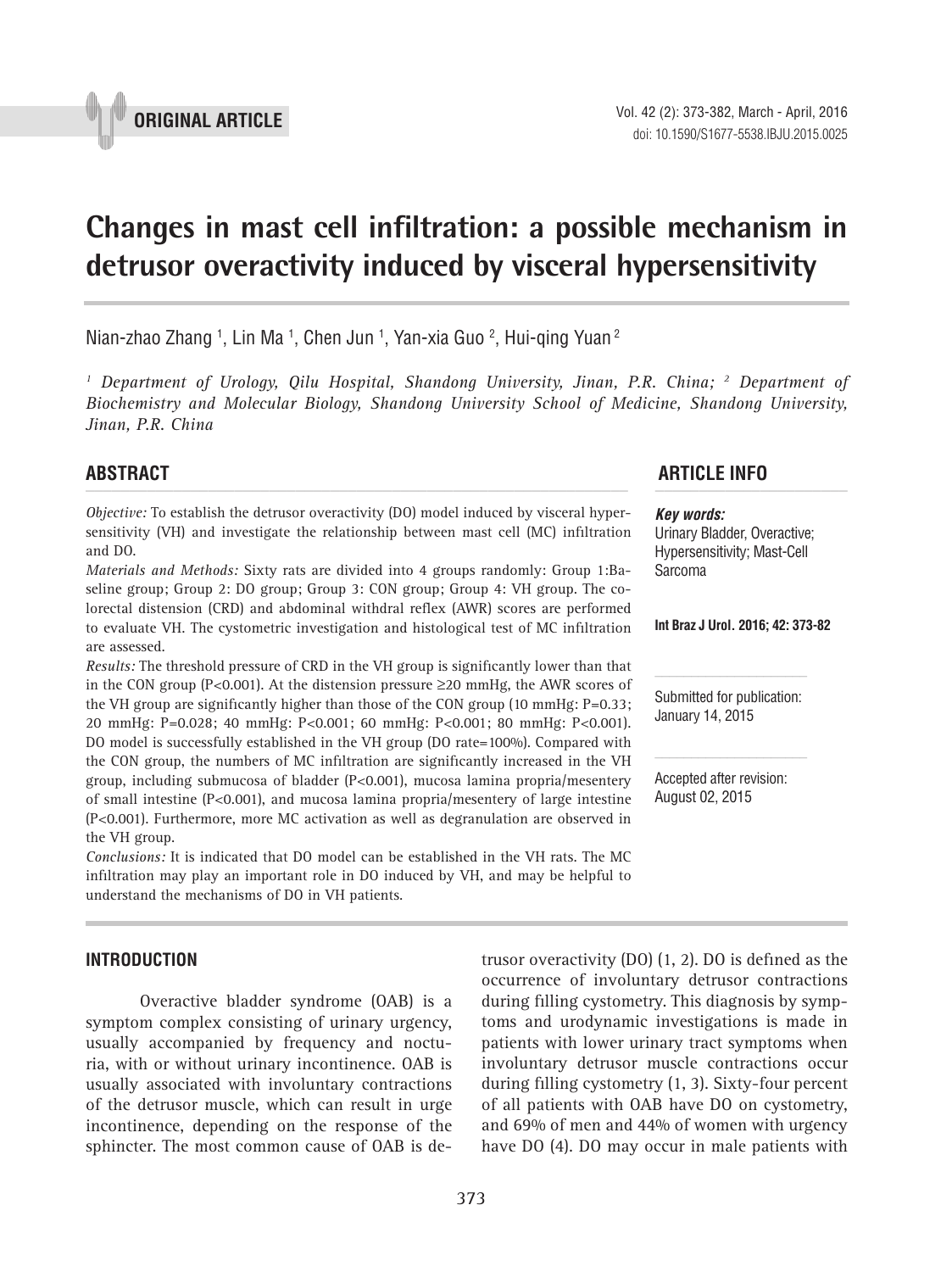bladder outlet obstruction, which leads to several structural and functional changes in the detrusor muscle. On the other hand, DO is thought to result not only from efferent (motor) hyperfunction/dysfunction but also most likely by afferent (sensory) noise. However, the pathogenesis of DO currently is still unclear.

Visceral hypersensitivity (VH), a consistent finding in a large proportion of patients with irritable bowel syndrome (IBS), is currently considered a key pathophysiological mechanism involved in pain perception in large subgroups of patients with functional gastrointestinal disorders (5, 6). Furthermore, mast cell (MC) activation is thought to be involved in VH, one of the main characteristics of IBS (7-10). Patients with IBS may have a disorder of smooth muscle or its innervation that is not confined to the gastrointestinal system (11, 12). Although IBS is marked by abdominal pain and alterations in bowel movement frequency or form, patients with this disorder may also experience urinary symptoms as DO, including frequency, urgency and dysuria (13). In a study of female patients, urinary urgency and frequency were significantly more common in those with IBS than in controls (14). The functional connection between the bladder and bowel, evidenced in studies of the neural crosstalk between these two organs, suggests that they may share some common underlying dysfunction (11, 15). However, the exact pathophysiology of DO in patients with IBS is not well-understood.

Although several epidemiological studies showed the association between the bladder and bowel (11, 12, 15), less experimental work has been performed to study the relationship between DO and VH in the animal model. It is important and interesting to investigate the relationship between DO and VH, and the role of MC in DO model induced by VH. In our study, we established the DO model induced by VH to achieve a better understanding of MC in DO.

#### **MATERIALS AND METHODS**

#### Animals

Adult female Wistar rats (200-250g), obtained from the Experimental Animal Center of Shandong University) were used in our study. The animals were housed under standardized conditions of temperature  $(20+1°C)$ , humidity  $(50+5\%)$ and lighting (12-h day/12-h night). All experimental procedures were performed at the same time of the day between 9:00am and 12:00am to avoid the effect of diurnal variations. This study was approved by Chinese Institutional Animal Care Committee and adhered to the ethical guidelines of the International Association for the Study of Pain. Great care was taken to minimize or avoid discomfort to the animals.

### **Experimental treatments**

Sixty rats were divided into 4 groups randomly: Group 1: no intervention for establishing baseline values (Baseline group); Group 2: DO (without VH) induced by obstruction according to previous study (DO group) [18]; Group 3: the control gave sodium chloride (CON group); Group 4: thirty milligrams chicken egg albumin (Sigma Co., USA, purity grade V) joined with 1mL aluminum hydroxide gel with the mass concentration of 10mg/mL (Sigma Co., USA), then mixed well before each rat accepted intraperitoneal injection according to previous study (VH group) (16). The colorectal distension (CRD) and abdominal withdrawal reflex (AWR) were performed to evaluate VH, then the filling cystometry was performed to investigate the possibility of DO, and the relationship between DO and VH was evaluated. Lastly a light microscope was used to observe the MC infiltration of the bladder and intestine tissue stained by toluidine blue.

#### **Threshold pressure and AWR Scores (17)**

CRD in rats induces the contractions of abdominal and hind limb musculature, which has been validated as a quantitative measure of VH. Behavioral responses to CRD were assessed by measuring the threshold pressure that induced the first abdominal contraction and the AWR with a scoring system.

Briefly, rats were lightly sedated with halothane while a flexible latex balloon (4cm) made of a surgical glove finger attached to a Tygon tubing with thread was inserted intra-anally into the descending colon and rectum until the thread end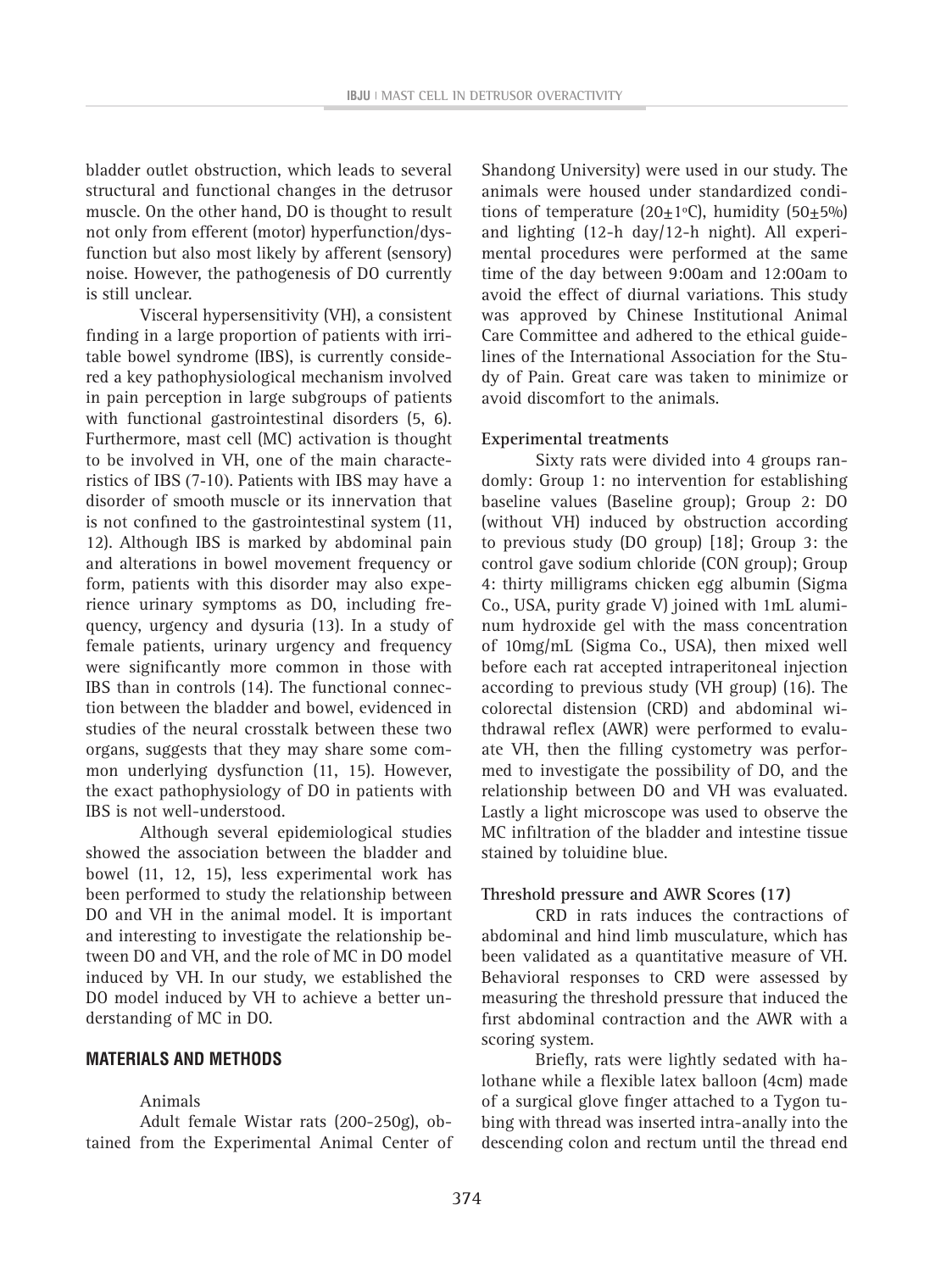was 1cm proximal to the anal sphincter. And the balloon was secured in place by taping the tubing to the tail. Rats were then placed in small Lucite cubicles (20×8×8cm) and allowed 30 min for recovery from sedation before testing. For measuring the threshold pressure of CRD, the colorectal balloon was progressively inflated with an increment of 5mmHg until the pain behavior displayed or until a cutoff pressure of 80mmHg was reached in order to avoid invincible damage to the rat. For measuring the AWR, the balloon was rapidly inflated to constant pressure [10, 20, 40, 60, 80mmHg]. The AWR scores were graded on a scale of 0 to 4: 0: no behavioral response to CRD; 1: brief head movement followed by immobility; 2: contraction of abdominal muscles; 3: lifting of abdomen; 4: body arching and lifting of pelvic structures. For the both measurements (threshold pressure and AWR), the animals were given CRD with 30-s duration and then 4-min interval. All the measurements were assessed by two blinded observers in triplicate.

### **URODYNAMIC AND HISTOLOGICAL TEST**

#### **Urodynamic test**

In the cystometric investigation, the conscious rats were held under partial restraint in a restraining device (18). The bladder was catheterized through urethra by a human epidural catheter (F2, 0.7-mm outer diameter, 0.4-mm internal diameter), which was connected via a T-tube to urodynamic testing machine (Laborie medical technologies, Corp) and infusion pump (LION WZ- -50C6 microinfusion pump, Zhejiang University, China).

The rats were placed supine and the urethral orifice could be observed clearly. Data were collected and analyzed after the animals were seen to be resting quietly in the restraining device. The cystometric investigation was performed by infusing warm saline (37-38 $\degree$ C) at a rate of 9mL/h, and the infusion was stopped when voiding contraction was observed according to the voiding pressure and the leakage of urine around the urethral orifice. Bladder emptying was ascertained by opening the catheter and gently pressing the lower abdomen after the cystometry. During the

filling phase, some of the rats had obvious non- -voiding contractions before the onset of voiding contraction and thus were defined as having DO (19). According to the previous study (18), three urodynamic cycles per animal were recorded to insure reproducibility of the bladder responses.

#### **Histological test of MC**

After urodynamic test and micturition for thirty minutes, each rat was successfully anesthetized (10% chloral hydrate, 3mL/kg, i.p.). In each rat, a median incision of the abdomen was chosen to expose the organs, and the bladder and intestine were quickly removed. Histological changes in the bladder and intestine tissue were observed by the stained by toluidine blue to research MC. The numbers of MC were counted in 5 consecutive fields (×400), and the mean values were used in the subsequent statistical analysis. The urodynamic and histological test were assessed by two blinded observers in triplicate.

# **Statistical analysis**

The model data were expressed as mean±standard deviation (SD), and SPSS 16.0 statistical software (SPSS Inc., IL, USA) was used to conduct the t test. P value <0.05 was considered statistically significant.

#### **RESULTS**

#### **Threshold Pressure of CRD**

The threshold pressure to elicit a distinctive abdominal muscle contraction in response to CRD was recorded in the 4 groups, respectively. Compared with the CON group, the visceral responses of the VH group to CRD were significantly greater. The results showed that the threshold pressure of CRD in the VH group was significantly lower than that in the CON group  $(22\pm3.4 \text{mm})$ versus 29±6.1mmHg, P<0.001, Figure-1).

#### **AWR Scores**

A series of graded responses were shown in the 4 groups with the balloon pressure increasing from 10 to 80mmHg. At the distension pressure 10mmHg, the mean AWR scores in the VH group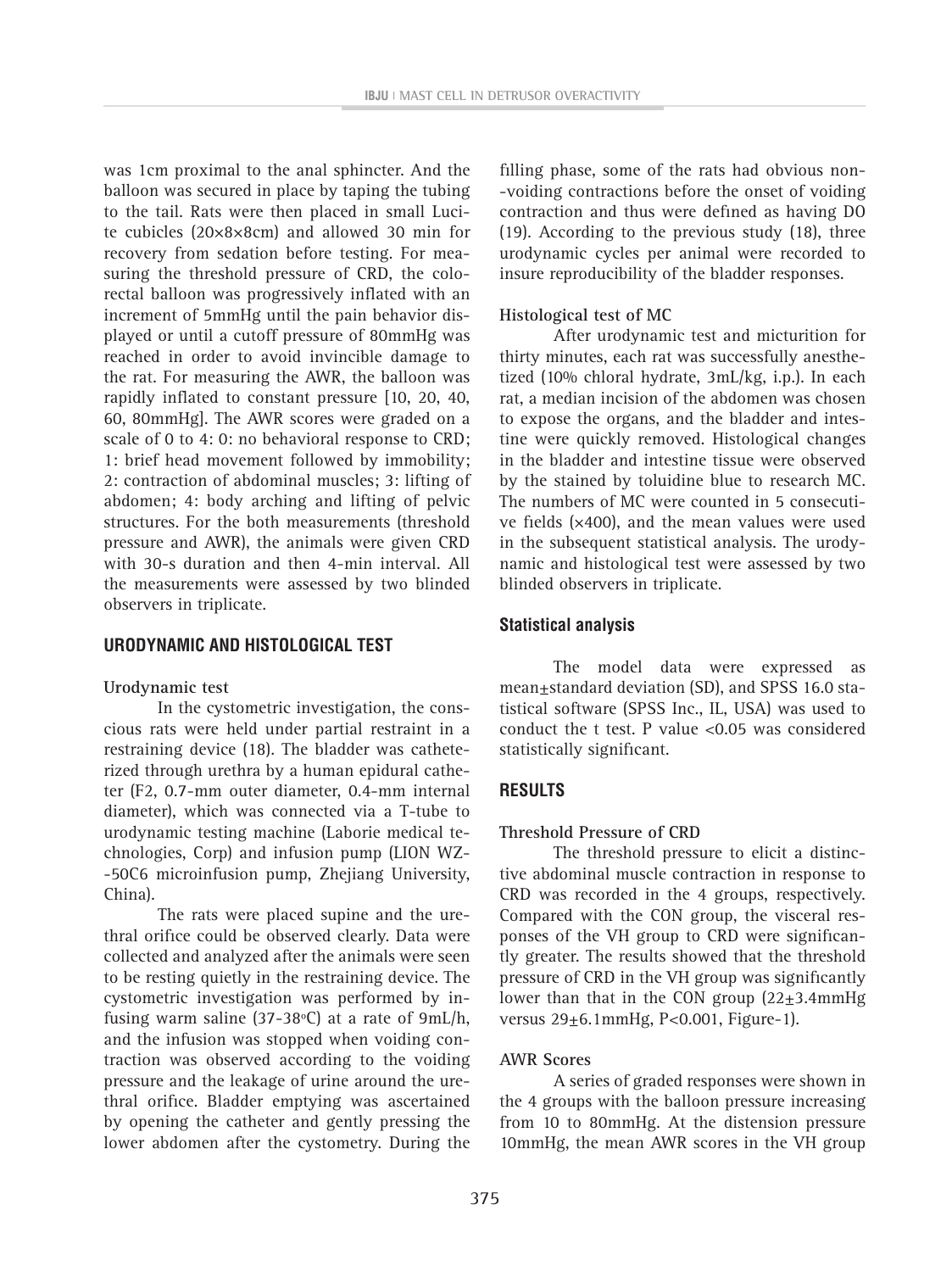**Figure 1 - Comparison of threshold pressure in response to CRD between CON and VH group (29±6.1 versus 22±3.4, \*\*\*P<0.001).**



approximated to those in the CON group. At the distension pressure ≥20mmHg, the rats in the VH group exhibited stronger responses than those in the CON group as reflected by significantly higher AWR scores (10mmHg: 1.0±0.13 versus 0.87±0.12, P=0.33; 20 mmHg:  $1.7 \pm 0.20$  versus  $1.3 \pm 0.22$ , P=0.028; 40mmHg:  $3.0 \pm 0.27$  versus  $2.2 \pm 0.29$ , P<0.001; 60mmHg:  $3.5\pm0.38$  versus  $2.7\pm0.22$ , P  $< 0.001$ ; 80mmHg: 3.9 $\pm$ 0.062 versus 3.2 $\pm$ 0.16, P <0.001; Figure-2).

**Figure 2 - Comparison of AWR scores between CON and VH group.(10mmHg: 0.87±0.12 versus 1.0±0.13, P=0.33; 20mmHg: 1.3±0.22 versus 1.7±0.20, \*P=0.028; 40mmHg: 2.2±0.29 versus 3.0±0.27, \*\*\*P <0.001; 60mmHg: 2.7±0.22 versus 3.5±0.38, \*\*\*P<0.001; 80mmHg: 3.2±0.16 versus 3.9±0.062, \*\*\*P<0.001).**



**Urodynamic and histological test of MC**

Cystometric investigation was performed in the 4 groups. In the CON group, the bladder filling status was at a low pressure during urine storage, and the detrusor contraction pressure increased significantly during urination and returned to normal status after urination (DO rate=0%, Figure-3C), while the VH group had obvious non- -voiding contractions before the onset of voiding contraction and thus was defined as having DO (DO rate=100%, Figure-3D). The peak voiding pressure of the VH group is higher than the CON group  $(62.5 \pm 5.4 \text{cm} \cdot \text{H}_2\text{O}$  versus  $50.3 \pm 3.7 \text{cm} \cdot \text{H}_2\text{O}$ , P=0.024, Table-1).

We harvested the bladder and intestine tissue for subsequent histological assessment in the 4 groups. Compared with the CON group, the numbers of MC infiltration were significantly increased in the VH group, including submucosa of bladder  $(1.6 \pm 1.4$  versus  $8.3 \pm 6.6$ , P<0.001, Figure-4), mucosa lamina propria/mesentery of small intestine (0.67±0.49 versus 4.2±2.8, P<0.001, Figure-5), and mucosa lamina propria/mesentery of large intestine  $(1.6 \pm 0.77 \text{ versus } 6.5 \pm 5.0, \text{ P} < 0.001,$ Figure-6). Furthermore, more MC activation as well as degranulation showed the pathological changes in the submucosa of bladder and mucosa lamina propria/mesentery of intestine in the VH rats (Figures 7-9).

#### **DISCUSSION**

We established a model of DO in VH rats. Our results confirmed that the VH rats presented altered voiding patterns, and non-voiding contractions occurring prior to voiding were observed in the VH rats. Following voiding, no involuntary detrusor contraction was recorded but the involuntary detrusor contractions developed slowly with increasing amplitude until the next voiding occurred. Interestingly, the DO pattern observed in our study was characterized by an increased involuntary detrusor contractions during the filling phase, which was in agreement with findings in patients showing DO associated with an increase in voiding pressure (20). Therefore, the DO model induced by VH established in our study was consistent with the clinical characteristics of DO patients.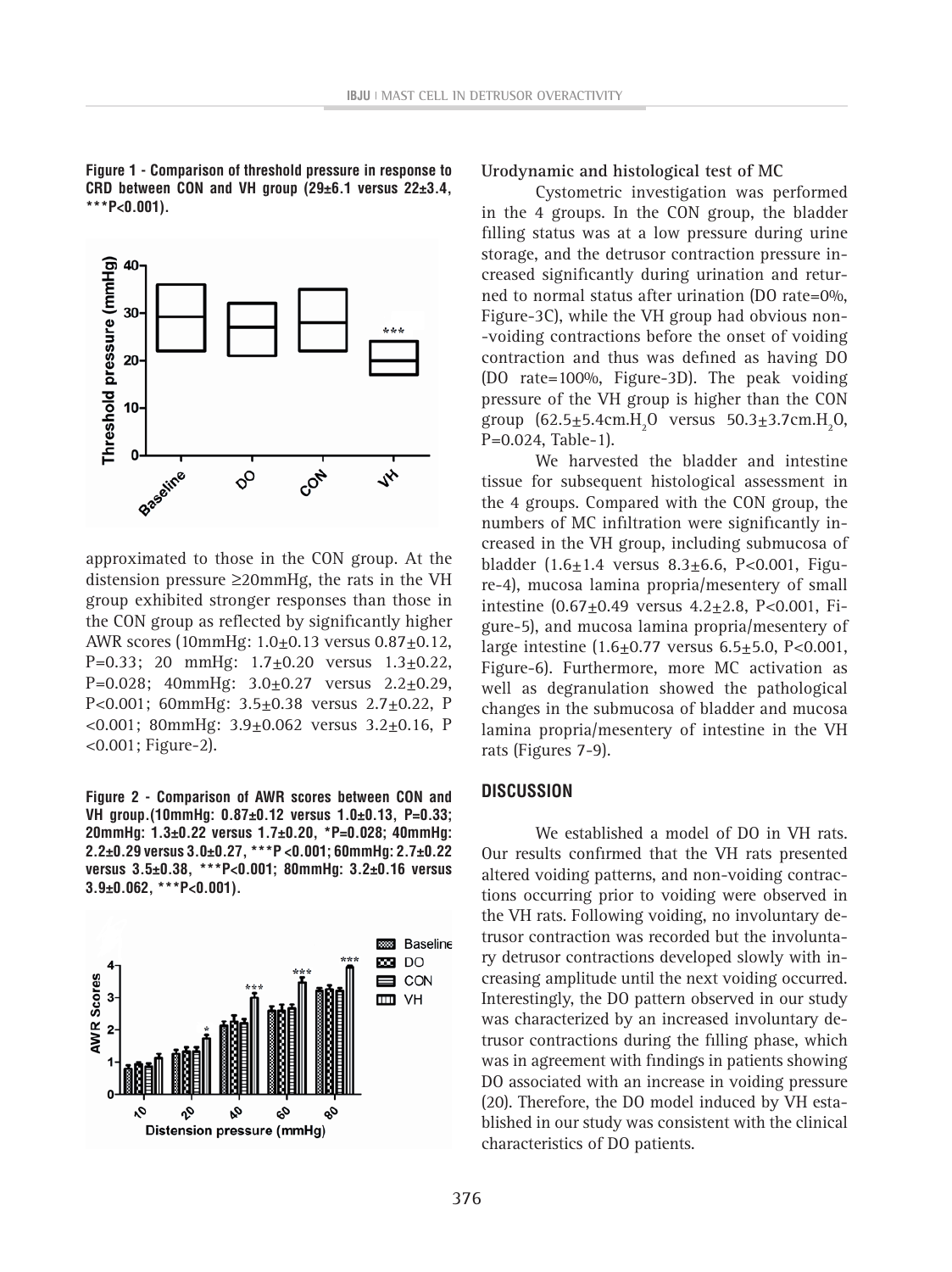

**Figure 3 - The cystometric investigation of the 4 groups (one voiding contraction is observed and the number indicates peak voiding pressure).**

**A)** Baseline; **B)** DO; **C)** CON; **D)** VH.

|  | Table 1 - Comparison of cystometric investigation between CON and VH group (Mean±SD). |  |  |  |  |  |
|--|---------------------------------------------------------------------------------------|--|--|--|--|--|
|--|---------------------------------------------------------------------------------------|--|--|--|--|--|

| Groups          | $BC$ (mL)        |                    | $VP$ (cm.H <sub>2</sub> O) |                      |
|-----------------|------------------|--------------------|----------------------------|----------------------|
| <b>Baseline</b> | $0.28 \pm 0.024$ | 0.217 <sup>a</sup> | $47.8 \pm 3.3$             |                      |
| D <sub>0</sub>  | $0.79 \pm 0.16$  |                    | $67.9 \pm 12.8$            |                      |
| CON             | $0.26 \pm 0.031$ |                    | $50.3 \pm 3.7$             | $0.024$ <sup>a</sup> |
| <b>VH</b>       | $0.31 \pm 0.029$ |                    | $62.5 \pm 5.4$             |                      |

**a =** CON versus VH.

**BC =** Bladder capacity.

**VP =** Peak voiding pressure.

VH has emerged as a key hypothesis in explaining the painful symptoms in IBS and has been proposed as a "biological hallmark" for the condition (21). Moreover, the functional connection between the bladder and bowel, evidenced in studies of the neural crosstalk between these two organs, suggests that they may share some common underlying dysfunction (11, 15). Thus VH, even including MC, may play an important role in the pathophysiological mechanism of DO.

The urinary bladder serves as reservoir that alternates between urine storage and efficient urine expulsion at a convenient moment (22). Normal bladder sensation is the basis to achieve urine storage and urination processes, all bladder neural reflexes and excitement transfers come from the transfer of bladder sensation. More evidence has shown that DO might be a cause of sensory nerve-mediated hypersensitivity or hyperactivity in addition to myogenic excitability (23). There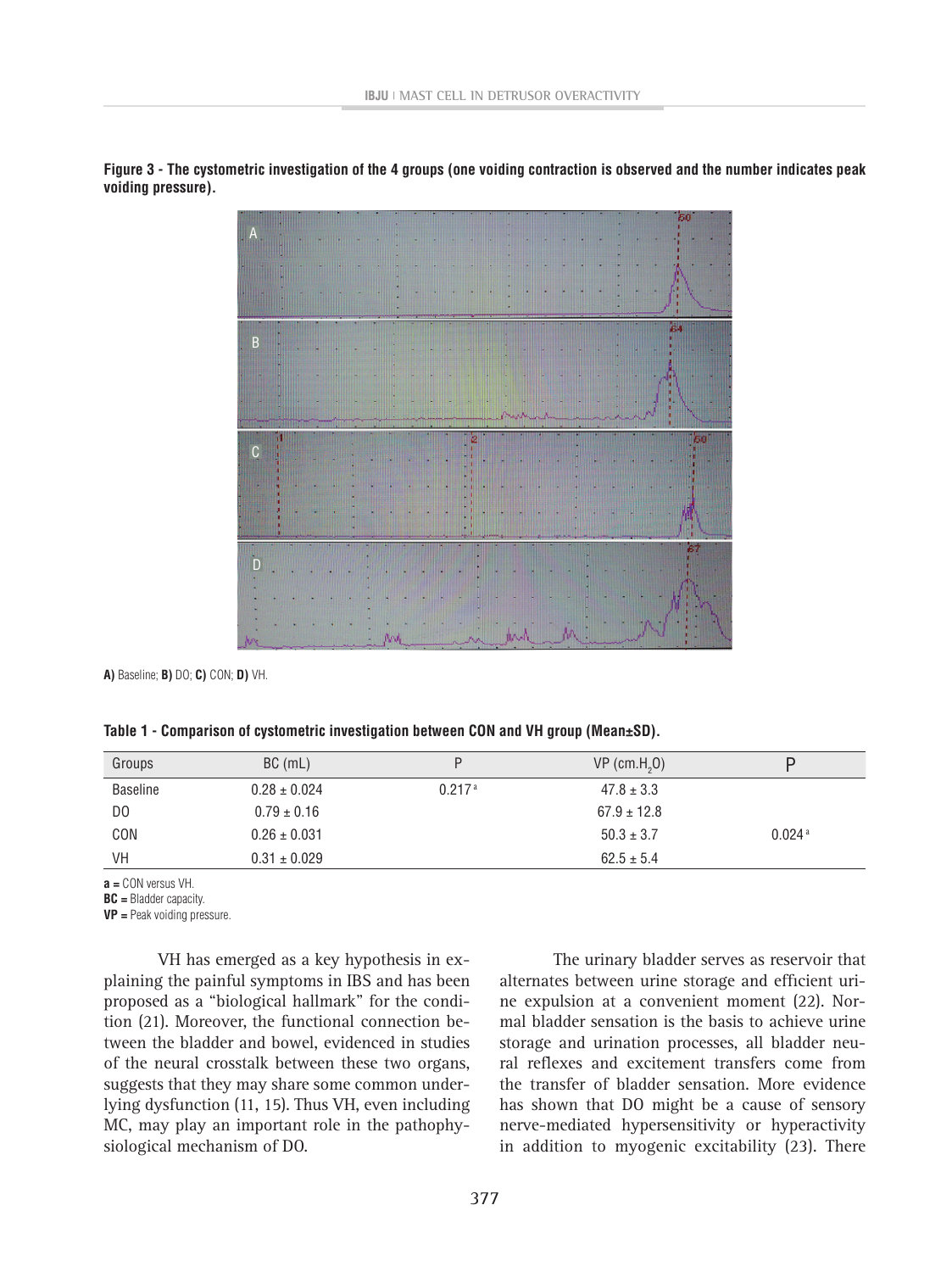**Figure 4 - Comparison of MC infiltration of bladder between CON and VH group (1.6±1.4 versus 8.3±6.6, \*\*\*P<0.001).**

**Figure 5 - Comparison of MC infiltration of small intestine between CON and VH group (0.67±0.49 versus 4.2±2.8, \*\*\*P<0.001).**



**Figure 6 - Comparison of MC infiltration of large intestine between CON and VH group (1.6±0.77 versus 6.5±5.0, \*\*\*P<0.001).**



a close anatomic relationship between MC and bladder neuron, which has been demonstrated by electron microscopy (24). MC is found within nerves and intramural ganglia and is in close contact with individual nerve fibers. Close association between MC, nerves, and vessels is common, and ultrastructural evidence suggests that bidirectional communication occurs between MC and nerve fiber. These structures may participate in axon reflexes that regulate detrusor muscle function and cause bladder hyperreactivity (25).

The previous studies revealed that chronic inflammation, such as MC infiltration, was observed in patients with DO (26-29). MC is long-lived, tissue-resident cell that is enriched at boundaries of the body, where it may be especially numerous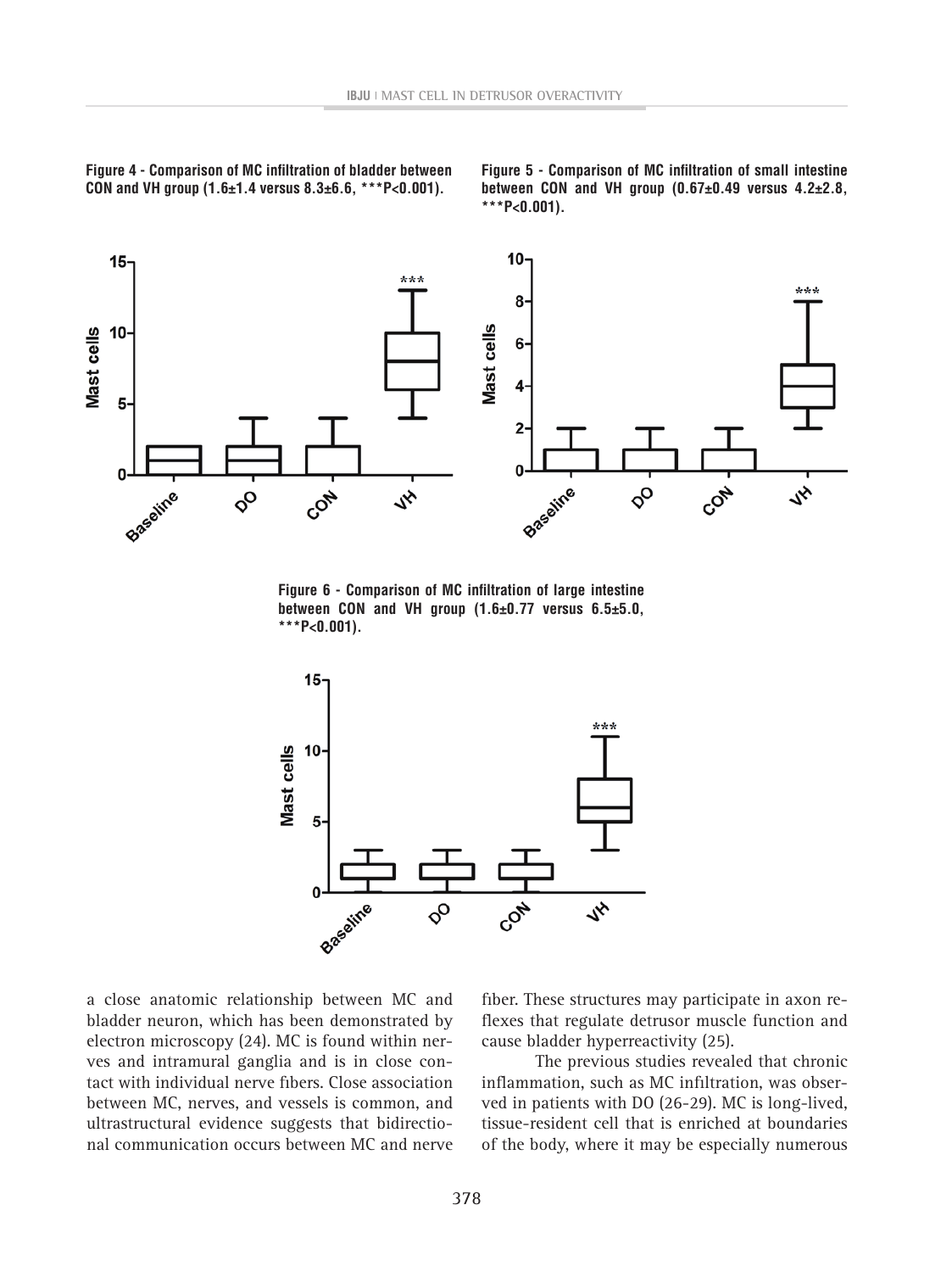



**A)** Baseline; **B)** DO; **C)** CON; **D)** VH.



**Figure 8 - The MC infiltration of small intestine in the 4 groups (×400).** 

**A)** Baseline; **B)** DO; **C)** CON; **D)** VH.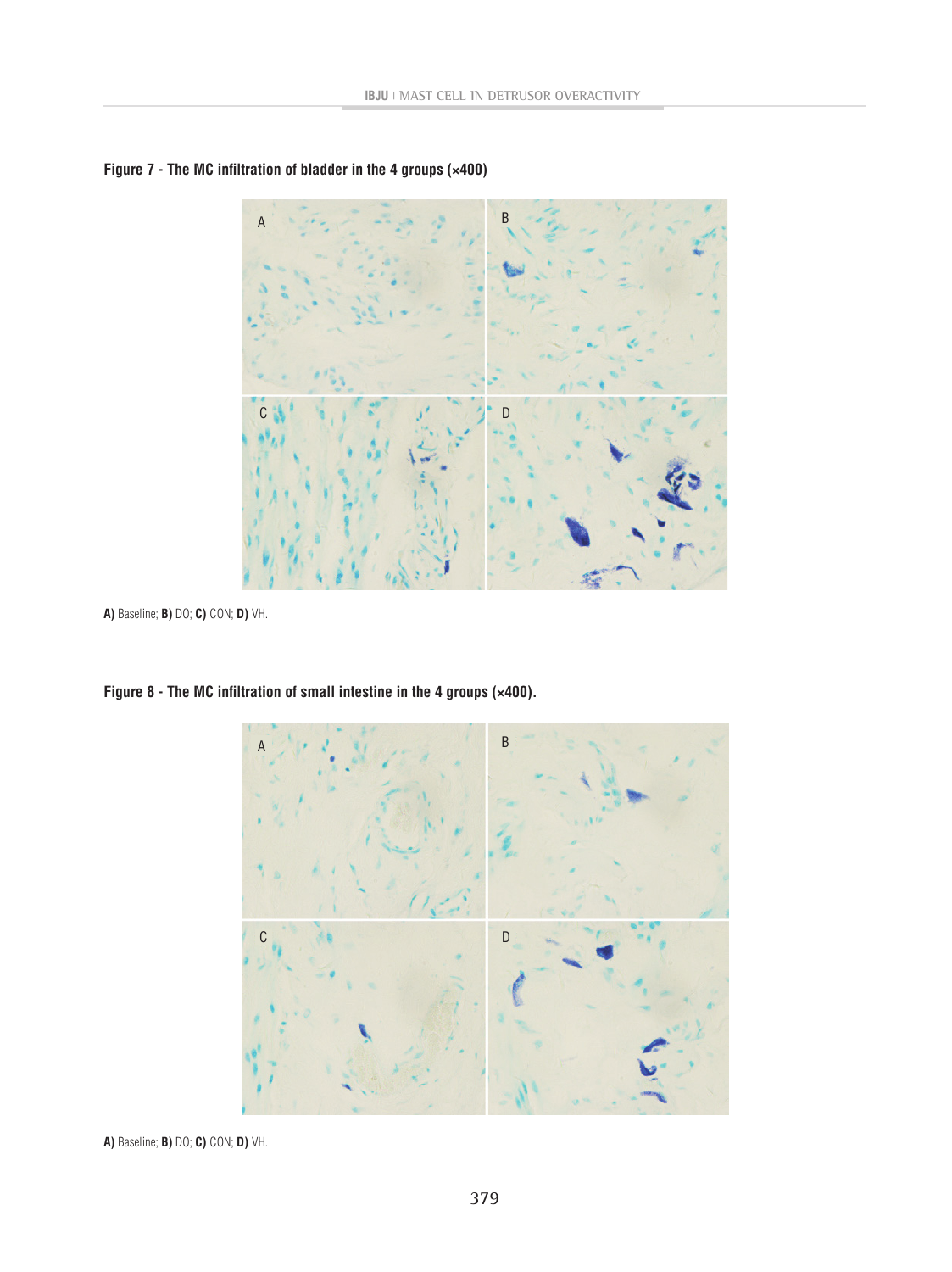

**Figure 9 - The MC infiltration of large intestine in the 4 groups (×400).** 

**A)** Baseline; **B)** DO; **C)** CON; **D)** VH.

in the gastrointestinal and genitourinary tracts, adjacent to blood or lymphatic vessels, and near or within peripheral nerves (30). MC mediators are granule-stored, presynthesized molecules or are synthesized de novo (31). MC may be activated by a number of mechanisms within the urinary bladder. Evidence has shown that the urothelium could release a number of neuropeptides (eg, nerve growth factor [NGF]) and neurotransmitters that may activate submucosal afferent nerve and MC (32, 33). These changes in urothelial permeability, urothelial activation, sensory nerve stimulation, and MC activation are complex and highly interrelated with multiple and simultaneous positive and negative feedback loops.

Recent study has shown that MC involved in the inflammatory response to the pathogenesis of OAB, which was frequently associated with DO (29). One pathogeneses, which have been proposed for DO, is the interaction of MC with nerve cell to produce neurogenic inflammation. Patients

with DO have been found to have increased urinary NGF level (27, 28). NGF might act as a mediator for bidirectional communication between muscle or urothelium and nerve fibers, including primary sensory afferents (23). The level of NGF in urine could cause DO through some pathways, and it was suggested that MC, the NGF producer, was involved in the pathway of the pathogenesis of DO (29).

In this study, DO model is successfully established in the VH rats, and the common underlying dysfunction between the bladder and bowel is evidenced. Importantly, it is indicated that MC may play an important role in DO. However, our study has several weaknesses. Although our model demonstrated the association between DO and VH, the systematic pathophysiology of DO induced by VH remains unclear. Secondly, our study in animal indicated abnormality of MC infiltration in DO, but the underlying mechanisms can not be confirmed in the absence of further clinical studies to clarify the details.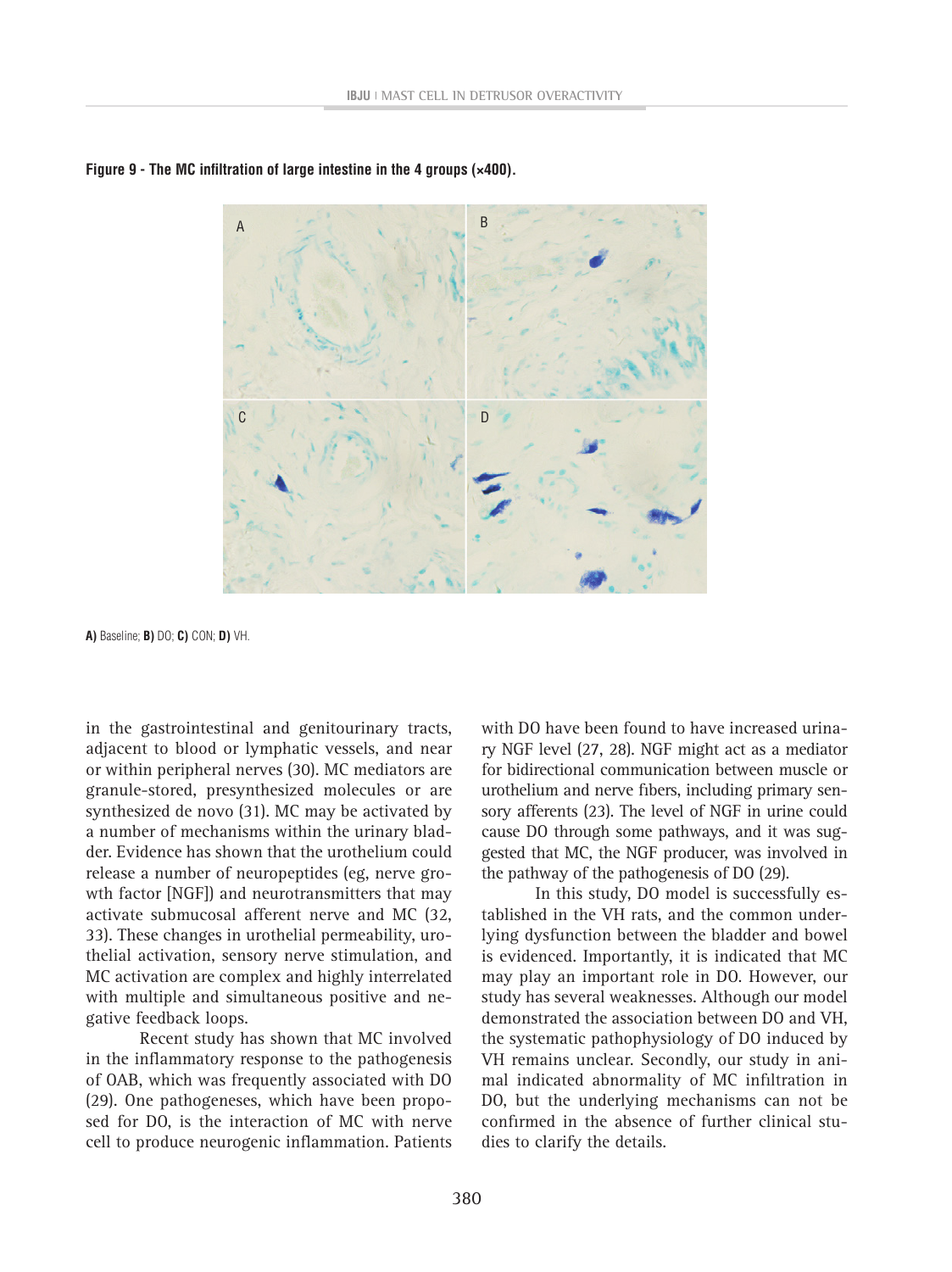# **CONCLUSIONS**

In conclusion, it is indicated that DO model can be established in VH rats. The MC infiltration may play an important role in DO induced by VH, and may be helpful to understand the mechanisms of DO in VH patients.

# **CONFLICTS OF INTEREST**

None declared.

# **REFERENCES**

- 1. Abrams P, Cardozo L, Fall M, Griffiths D, Rosier P, Ulmsten U, et al. Standardisation Sub-committee of the International Continence Society. The standardisation of terminology of lower urinary tract function: report from the Standardisation Sub-committee of the International Continence Society. Neurourol Urodyn. 2002;21:167-78.
- 2. Al-Ghazo MA, Ghalayini IF, Al-Azab R, Hani OB, Matani YS, Haddad Y. Urodynamic detrusor overactivity in patients with overactive bladder symptoms. Int Neurourol J. 2011;15:48-54.
- 3. Haylen BT, de Ridder D, Freeman RM, Swift SE, Berghmans B, Lee J, et al. InternationalUrogynecological Association; International Continence Society. An International Urogynecological Association (IUGA)/International Continence Society (ICS) joint report on the terminology for female pelvic floor dysfunction. Neurourol Urodyn. 2010;29:4-20.
- 4. Abrams P, Andersson KE. Muscarinic receptor antagonists for overactive bladder. BJU Int. 2007;100:987-1006.
- 5. Barbara G, Cremon C, De Giorgio R, Dothel G, Zecchi L, Bellacosa L, et al. Mechanisms underlying visceral hypersensitivity in irritable bowel syndrome. Curr Gastroenterol Rep. 2011;13:308-15.
- 6. Tang QL, Lai ML, Zhong YF, Wang AM, Su JK, Zhang MQ. Antinociceptive effect of berberine on visceral hypersensitivity in rats. World J Gastroenterol. 2013;19:4582-9.
- 7. Klooker TK, Braak B, Koopman KE, Welting O, Wouters MM, van der Heide S, et al. The mast cell stabiliser ketotifen decreases visceral hypersensitivity and improves intestinal symptoms in patients with irritable bowel syndrome. Gut. 2010;59:1213-21.
- 8. Ohman L, Simrén M. Pathogenesis of IBS: role of inflammation, immunity and neuroimmune interactions. Nat Rev Gastroenterol Hepatol. 2010;7:163-73.
- 9. Philpott H, Gibson P, Thien F. Irritable bowel syndrome An inflammatory disease involving mast cells. Asia Pac Allergy. 2011;1:36-42.
- 10. Vanuytsel T, van Wanrooy S, Vanheel H, Vanormelingen C, Verschueren S, Houben E, et al. Psychological stress and corticotropin-releasing hormone increase intestinal permeability in humans by a mast cell-dependent mechanism. Gut. 2014;63:1293-9.
- 11. Cukier JM, Cortina-Borja M, Brading AF. A case-control study to examine any association between idiopathic detrusor instability and gastrointestinal tract disorder, and between irritable bowel syndrome and urinary tract disorder. Br J Urol. 1997;79:865-78.
- 12. Guo YJ, Ho CH, Chen SC, Yang SS, Chiu HM, Huang KH. Lower urinary tract symptoms in women with irritable bowel syndrome. Int J Urol. 2010;17:175-81.
- 13. Francis CY, Duffy JN, Whorwell PJ, Morris J. High prevalence of irritable bowel syndrome in patients attending urological outpatient departments. Dig Dis Sci. 1997;42:404-7.
- 14. Monga AK, Marrero JM, Stanton SL, Lemieux MC, Maxwell JD. Is there na irritable bladder in the irritable bowel syndrome? Br J Obstet Gynaecol. 1997;104:1409-12.
- 15. Kaplan SA, Dmochowski R, Cash BD, Kopp ZS, Berriman SJ, Khullar V. Systematic review of the relationship between bladder and bowel function: implications for patient management. Int J Clin Pract. 2013;67:205-16.
- 16. Li ZS, Zhan LX, Zou DW, Xu GM, Man XH, Gong YF. Visceral hypersensitivity model induced by intraperitoneal injection of chicken egg albumin. Acad J Sec Mil Med Univ. 2003;24:127-30.
- 17. Al-Chaer ED, Kawasaki M, Pasricha PJ. A new model of chronic visceral hypersensitivity in adult rats induced by colon irritation during postnatal development. Gastroenterology. 2000;119:1276-85.
- 18. Zhang NZ, Ma L, Zhang JB, Chen J. Improved model for the establishment and evaluation of detrusor overactivity in female Wistar rats. Int Braz J Urol. 2014;40:414-21.
- 19. Elzayat E, Khaled S, Kashiwabara T, Elhilali M, Corcos J. Effect of the potassium channel opener WAY-133537 on the overactive bladder of spinalized rats. Neurourol Urodyn. 2006;25:808-14.
- 20. Lluel P, Duquenne C, Martin D. Experimental bladder instability following bladder outlet obstruction in the female rat. J Urol. 1998;160:2253-7.
- 21. Keszthelyi D, Troost FJ, Masclee AA. Irritable bowel syndrome: methods, mechanisms, and pathophysiology. Methods to assess visceral hypersensitivity in irritable bowel syndrome. Am J Physiol Gastrointest Liver Physiol. 2012;303:G141-54.
- 22. Gevaert T, De Vos R, Everaerts W, Libbrecht L, Van Der Aa F, van den Oord J, et al. Characterization of upper lamina propria interstitial cells in bladders from patients with neurogenic detrusor overactivity and bladder pain syndrome. J Cell Mol Med. 2011;15:2586-93.